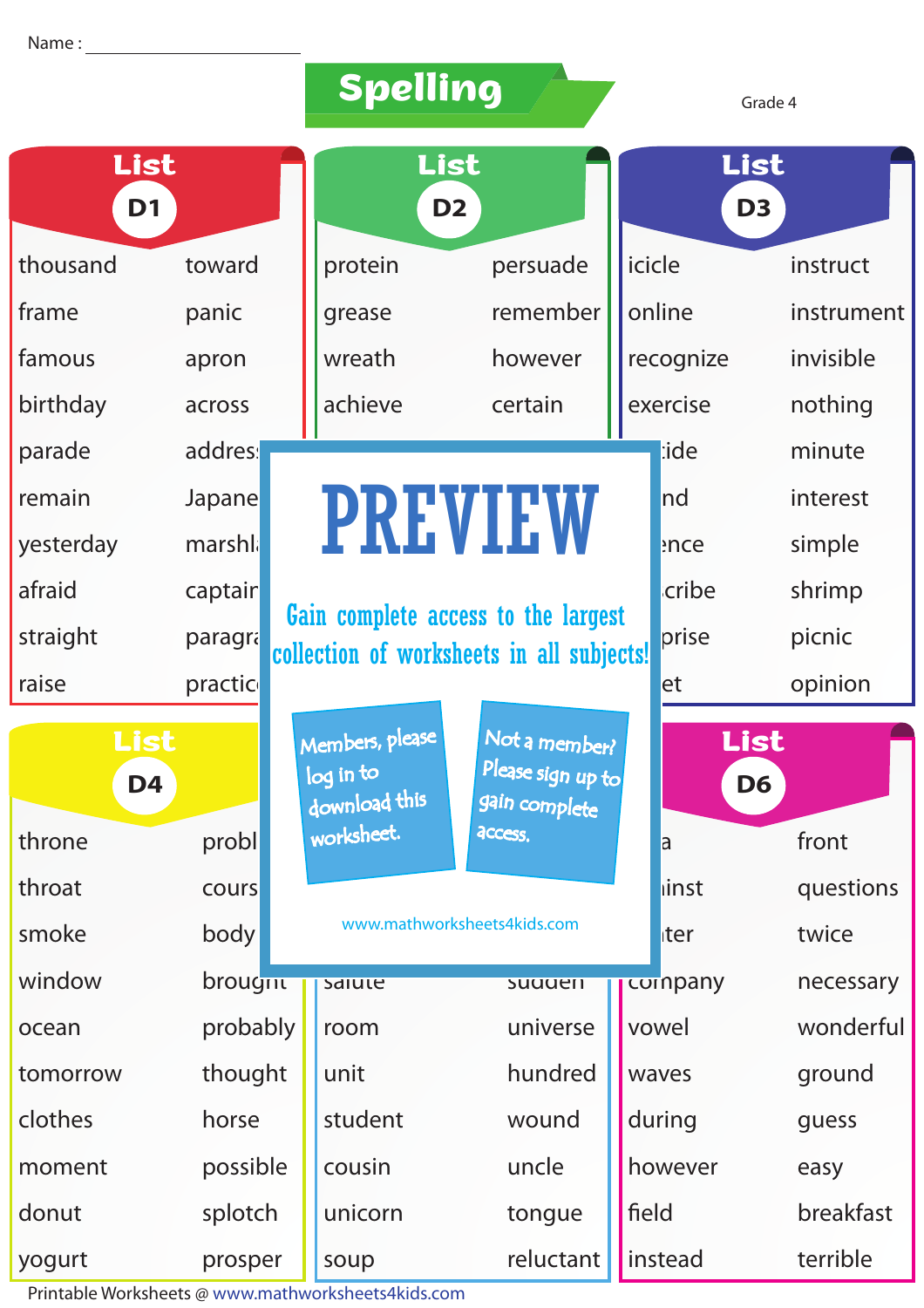|                    |          | Spelling                                      |                                                                                  |                          |              | Grade 4                |
|--------------------|----------|-----------------------------------------------|----------------------------------------------------------------------------------|--------------------------|--------------|------------------------|
| List<br>D7         |          | List<br>D <sub>8</sub>                        |                                                                                  |                          |              | List<br>D <sub>9</sub> |
| regret             | limit    | punctuate                                     | polite                                                                           |                          | medal        | pupil                  |
| forget             | merit    | evaporate<br>recite                           |                                                                                  |                          | pedal        | lentil                 |
| rocket             | digit    | calculate                                     | ignite                                                                           |                          | federal      | pencil                 |
| cabinet            | admit    | narrate                                       | excite                                                                           |                          | animal       | until                  |
| helmet             | debi     |                                               |                                                                                  |                          | tal          | fossil                 |
| market             | habi     |                                               |                                                                                  |                          | a            | peril                  |
| secret             | bene     |                                               | <b>PREVIEW</b>                                                                   |                          | <b>ural</b>  | civil                  |
| trumpet            | band     |                                               |                                                                                  |                          | $\mathbf{I}$ | anvil                  |
| magnet             | exhi     |                                               | Gain complete access to the largest<br>collection of worksheets in all subjects! |                          | bal          | daffodil               |
| bracelet           | depo     |                                               |                                                                                  |                          | sonal        | utensil                |
| List<br><b>D10</b> |          | Members, please<br>log in to<br>download this | Not a member?<br>Please sign up to<br>gain complete                              |                          |              | List<br><b>D12</b>     |
| dental             | dies     | worksheet.                                    | access.                                                                          |                          | oic          | heroically             |
| hospital           | tow      |                                               |                                                                                  |                          | anic         | organically            |
| digital            | nick     |                                               | www.mathworksheets4kids.com                                                      |                          | ic           | basically              |
| normal             | cancer   | <b>Crocoune</b>                               | repule                                                                           |                          | cupic        | cubically              |
| decimal            | squirrel | exile                                         | smile                                                                            |                          | academic     | academically           |
| approval           | chisel   | fertile                                       | sterile                                                                          |                          | classic      | classically            |
| several            | parallel | file                                          | textile                                                                          |                          | ironic       | ironically             |
| cereal             | gravel   | fragile                                       | tile                                                                             |                          | poetic       | poetically             |
| formal             | vessel   | futile                                        | vile                                                                             |                          | patriotic    | patriotically          |
| general            | apparel  | hostile                                       | while                                                                            | artistic<br>artistically |              |                        |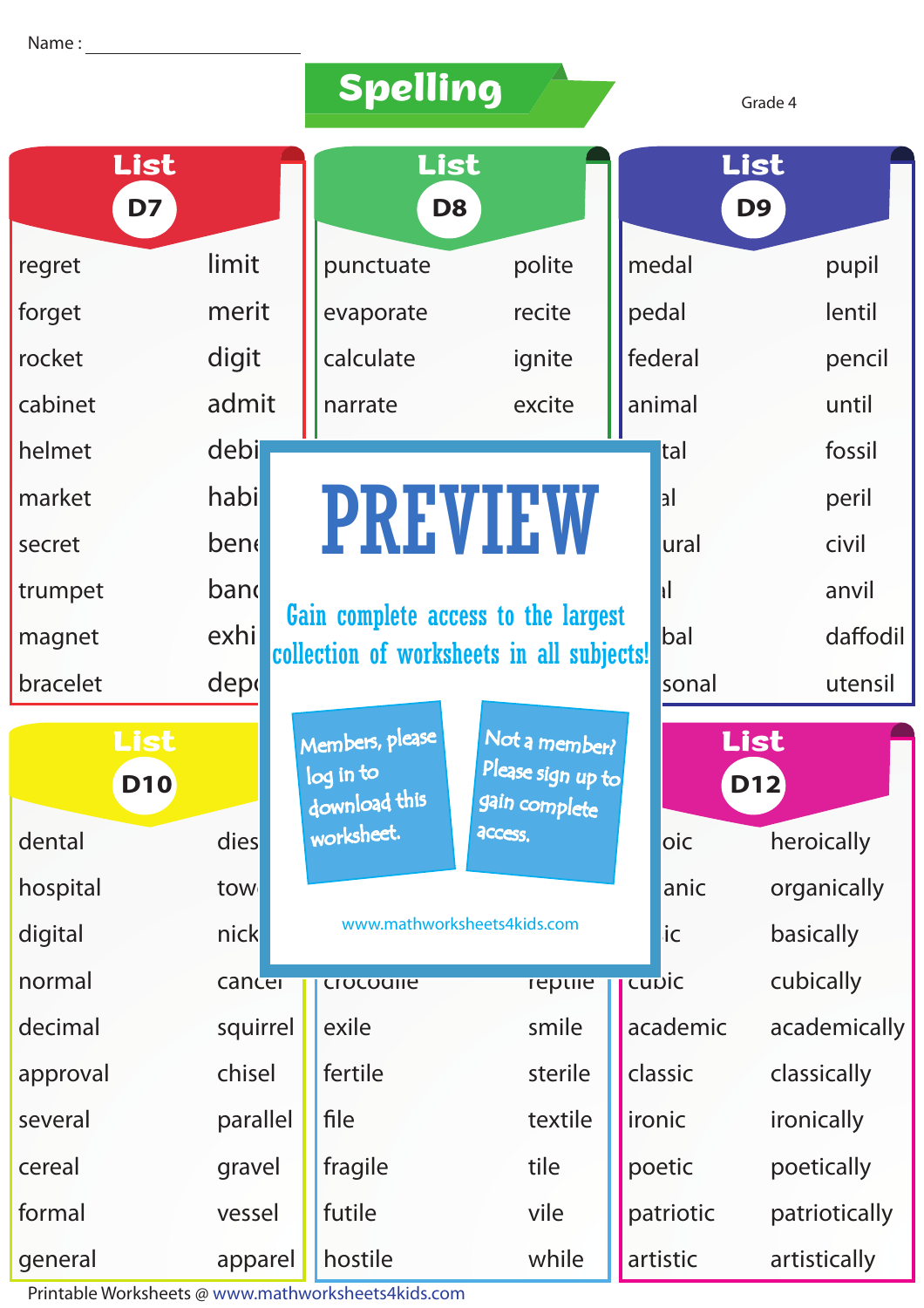|                    |           | <b>Spelling</b>            |                                                                                  | Grade 4            |            |  |  |
|--------------------|-----------|----------------------------|----------------------------------------------------------------------------------|--------------------|------------|--|--|
| List<br><b>D13</b> |           | List<br><b>D14</b>         |                                                                                  | List<br><b>D15</b> |            |  |  |
| accomplish         | explore   | drainage                   | baggage                                                                          | knowledge          | porridge   |  |  |
| essential          | accept    | package                    | orphanage                                                                        | hedgehog           | ridge      |  |  |
| reason             | result    | breakage                   | leakage                                                                          | grudge             | partridge  |  |  |
| adaptation         | exclaimed | wreckage                   | roughage                                                                         | sledge             | cartridge  |  |  |
| estimate           | border    |                            |                                                                                  | dge                | smudge     |  |  |
| experiment         | relate    |                            |                                                                                  | lge                | budget     |  |  |
| approached         | fortuna   |                            | <b>PREVIEW</b>                                                                   | ge                 | fudge      |  |  |
| evidence           | simplif   |                            |                                                                                  | ge                 | nudge      |  |  |
| recommend          | circula   |                            | Gain complete access to the largest<br>collection of worksheets in all subjects! | lget               | gadget     |  |  |
| represent          | freque    |                            |                                                                                  | <b>jet</b>         | sludge     |  |  |
| List               |           | Members, please            | Not a member?                                                                    |                    | List       |  |  |
| <b>D16</b>         |           | log in to<br>download this | Please sign up to<br>gain complete                                               |                    | <b>D18</b> |  |  |
| exposure           | fish      | worksheet.                 | access.                                                                          | le                 | manure     |  |  |
| treasure           | was       |                            |                                                                                  | se                 | endure     |  |  |
| pressure           | finis     |                            | www.mathworksheets4kids.com                                                      | <b>rb</b>          | injure     |  |  |
| pleasure           | masner    | DULCHEI                    | structure                                                                        | <b>OCCUr</b>       | purple     |  |  |
| assure             | dasher    | preacher                   | feature                                                                          | burst              | secure     |  |  |
| ensure             | fresher   | voucher                    | gesture                                                                          | murky              | conjure    |  |  |
| leisure            | blusher   | rancher                    | nature                                                                           | curve              | figure     |  |  |
| reassure           | wisher    | scorcher                   | fracture                                                                         | further            | failure    |  |  |
| measure            | usher     | teacher                    | departure                                                                        | church             | closure    |  |  |

harsher

marcher

adventure | return

procedure

fissure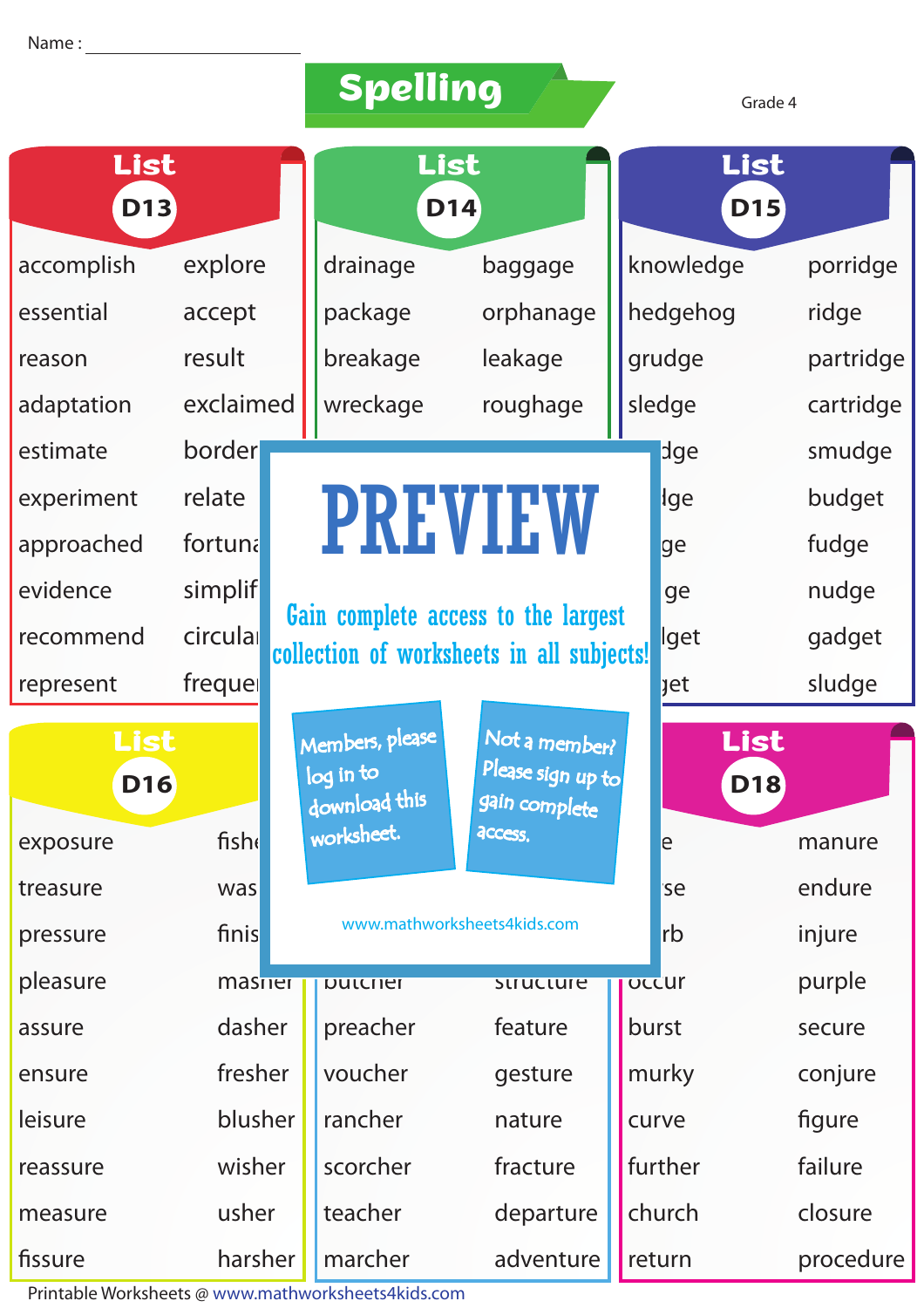|                    |            | <b>Spelling</b>                               |                                                     |         | Grade 4            |               |  |  |
|--------------------|------------|-----------------------------------------------|-----------------------------------------------------|---------|--------------------|---------------|--|--|
| List<br><b>D19</b> |            | List<br><b>D20</b>                            |                                                     |         | List<br><b>D21</b> |               |  |  |
| musketeer          | adhere     | pacifier                                      | entire                                              |         | necessary          | gallery       |  |  |
| reindeer           | sincere    | premier                                       | respire                                             |         | library            | nursery       |  |  |
| volunteer          | persevere  | soldier                                       | empire                                              |         | temporary          | pottery       |  |  |
| puppeteer          | atmosphere | desire<br>financier                           |                                                     |         | ordinary           | discovery     |  |  |
| career             | cohere     |                                               |                                                     |         | iginary            | lottery       |  |  |
| pioneer            | revere     |                                               |                                                     |         | undary             | cutlery       |  |  |
| sightseer          | ampere     |                                               | <b>PREVIEW</b>                                      |         |                    | bakery        |  |  |
| mountaineer        | hemisph    |                                               |                                                     |         | abulary            | delivery      |  |  |
| charioteer         | biospher   |                                               | Gain complete access to the largest                 |         | onary              | slippery      |  |  |
| engineer           | interfere  | collection of worksheets in all subjects!     |                                                     |         |                    | scenery       |  |  |
| List<br><b>D22</b> |            | Members, please<br>log in to<br>download this | Not a member?<br>Please sign up to<br>gain complete |         | List<br><b>D24</b> |               |  |  |
| journey            | por        | worksheet.                                    | access.                                             |         | ves                | chiefs        |  |  |
| morning            | mol        |                                               |                                                     |         | es                 | studios       |  |  |
| roar               | ado        |                                               | www.mathworksheets4kids.com                         |         | ves                | reefs         |  |  |
| ignore             | coarse     | dildil                                        | prepare                                             |         | avocados           | cliffs        |  |  |
| north              | before     | airfare                                       | appear                                              |         | wolves             | apples        |  |  |
| nourish            | resort     | arrear                                        | search                                              | echoes  |                    | vetoes        |  |  |
| chore              | glamor     | unaware                                       | compare                                             | thieves |                    | tacos         |  |  |
| board              | hoard      | nuclear                                       | heard                                               | roofs   |                    | canoes        |  |  |
| hoarse             | storm      | endear                                        | despair                                             | radios  |                    | <b>lilies</b> |  |  |
| store<br>source    |            | impair                                        | declare                                             |         | giraffes           | essays        |  |  |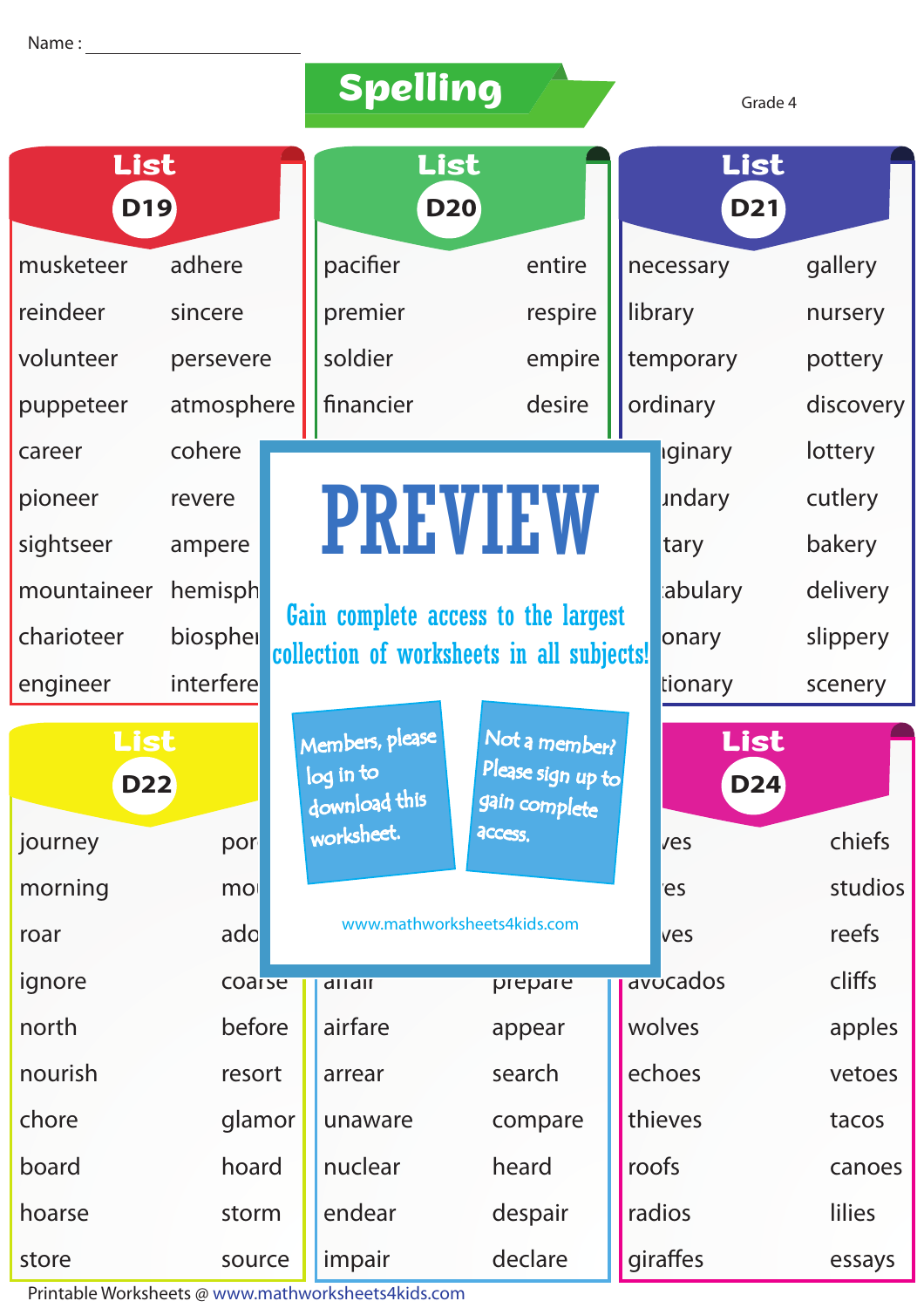| Spelling |  |
|----------|--|
|----------|--|

Grade 4

| List<br><b>D25</b> |              | List<br><b>D26</b>           |                                                                                  |         | List<br><b>D27</b> |                         |  |  |
|--------------------|--------------|------------------------------|----------------------------------------------------------------------------------|---------|--------------------|-------------------------|--|--|
| she'd              | she's        | early                        | particular                                                                       |         | treatment          | adjustment              |  |  |
| wouldn't           | he'd         | energy                       | pattern                                                                          |         | settlement         | refreshment             |  |  |
| should've          | mustn't      | equipment                    | perhaps                                                                          |         |                    | appointment development |  |  |
| we'll              | they're      | ever<br>person               |                                                                                  | payment | statement          |                         |  |  |
| don't              | isn't        |                              |                                                                                  |         | itement            | assignment              |  |  |
| what's             | had          | <b>PREVIEW</b>               |                                                                                  |         | estment            | nourishment             |  |  |
| won't              | let's        |                              |                                                                                  |         |                    | itentment engagement    |  |  |
| we'd               | you'         |                              |                                                                                  |         |                    | rernment entertainment  |  |  |
| he's               | ľd           |                              | Gain complete access to the largest<br>collection of worksheets in all subjects! |         |                    | provement involvement   |  |  |
| that<br>didn't     |              |                              |                                                                                  |         | pyment             | movement                |  |  |
| List<br><b>D28</b> |              |                              |                                                                                  |         |                    |                         |  |  |
|                    |              | Members, please<br>log in to | Not a member?<br>Please sign up to                                               |         |                    | List<br><b>D30</b>      |  |  |
| confidence         | assistand    | download this<br>worksheet.  | gain complete<br>access.                                                         |         | toonist            | guitarist               |  |  |
| convenience        | attendar     |                              |                                                                                  |         | <i>relist</i>      | pianist                 |  |  |
| evidence           | resistand    |                              | www.mathworksheets4kids.com                                                      |         | pnist              | artist                  |  |  |
| residence          | ignorance    | <b>DOOKISH</b>               | <b>TOOIISH</b>                                                                   |         | nationalist        | typist                  |  |  |
| presence           | significance | greenish                     | cartoonish                                                                       |         | journalist         | finalist                |  |  |
| intelligence       | appearance   | stylish                      | grayish                                                                          |         | capitalist         | specialist              |  |  |
| obedience          | acceptance   | boyish                       | snobbish                                                                         |         | physicist          | receptionist            |  |  |
| patience           | substance    | ticklish                     | youngish                                                                         |         | vocalist           | purist                  |  |  |
| silence            | allowance    | <b>British</b>               | darkish                                                                          |         | socialist          | florist                 |  |  |

Printable Worksheets @ www.mathworksheets4kids.com